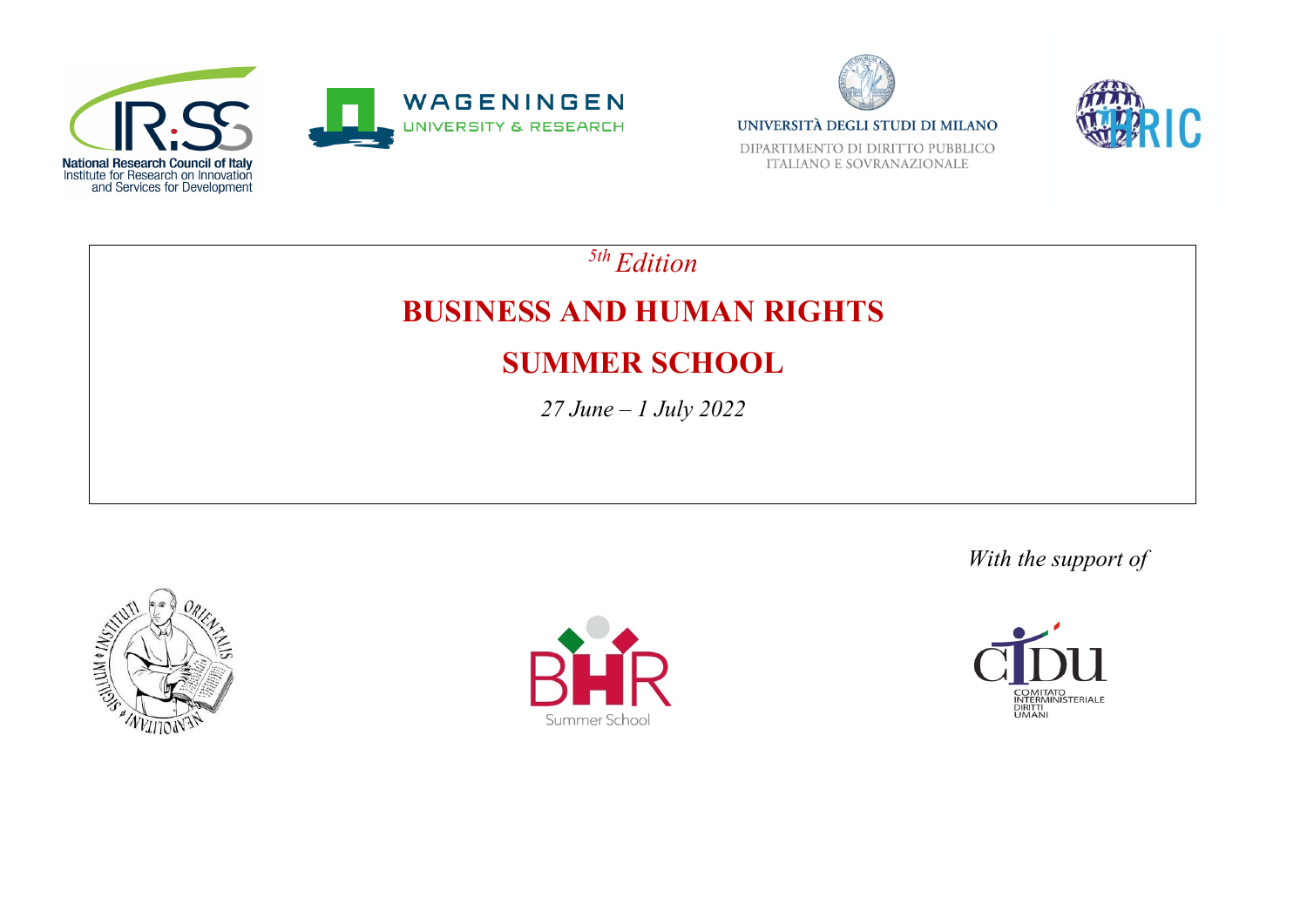The programme below refers to the **UTC+2** time zone. However, the lectures will also be recorded and made available on the Summer School's website to all registered participants.

| <b>Monday, June 27</b> |                                                                                                                                                                                                                                                                           |  |
|------------------------|---------------------------------------------------------------------------------------------------------------------------------------------------------------------------------------------------------------------------------------------------------------------------|--|
| $10.30 - 11.30$        | Welcome addresses                                                                                                                                                                                                                                                         |  |
|                        | <b>Roberto Tottoli, Rector of the University of Naples "L'Orientale" (Italy); Lucio d'Alessandro, Vice-</b><br>President of CNR (Italy) (online); Giuseppe Cataldi, University of Naples "L'Orientale" (Italy);<br><b>Massimo Clemente, Director of IRISS-CNR (Italy)</b> |  |
|                        | Scientific Co-Directors of the Summer School: Angelica Bonfanti, Marta Bordignon, Marco<br><b>Fasciglione, Chiara Macchi</b>                                                                                                                                              |  |
| $11.30 - 12.00$        | Keynote speaker: Surya Deva, Macquarie University (Australia) (online)                                                                                                                                                                                                    |  |
| <b>Lectures</b>        |                                                                                                                                                                                                                                                                           |  |
| $12.15 - 14.15$        | Introduction to the Business and Human Rights International Framework: The UN Guiding<br>Principles on Business and Human Rights                                                                                                                                          |  |
|                        | Nadia Bernaz, Wageningen University and Research (The Netherlands)                                                                                                                                                                                                        |  |
| <b>Lunch break</b>     |                                                                                                                                                                                                                                                                           |  |
| $15.00 - 17.00$        | The First Pillar of the UN Guiding Principles on Business and Human Rights: The State Duty to<br>Protect                                                                                                                                                                  |  |
|                        | Humberto Cantù Rivera, Monterrey University (Mexico)                                                                                                                                                                                                                      |  |
| $18.00 -$              | <b>Networking aperitif (remotely from 17.15)</b>                                                                                                                                                                                                                          |  |
|                        |                                                                                                                                                                                                                                                                           |  |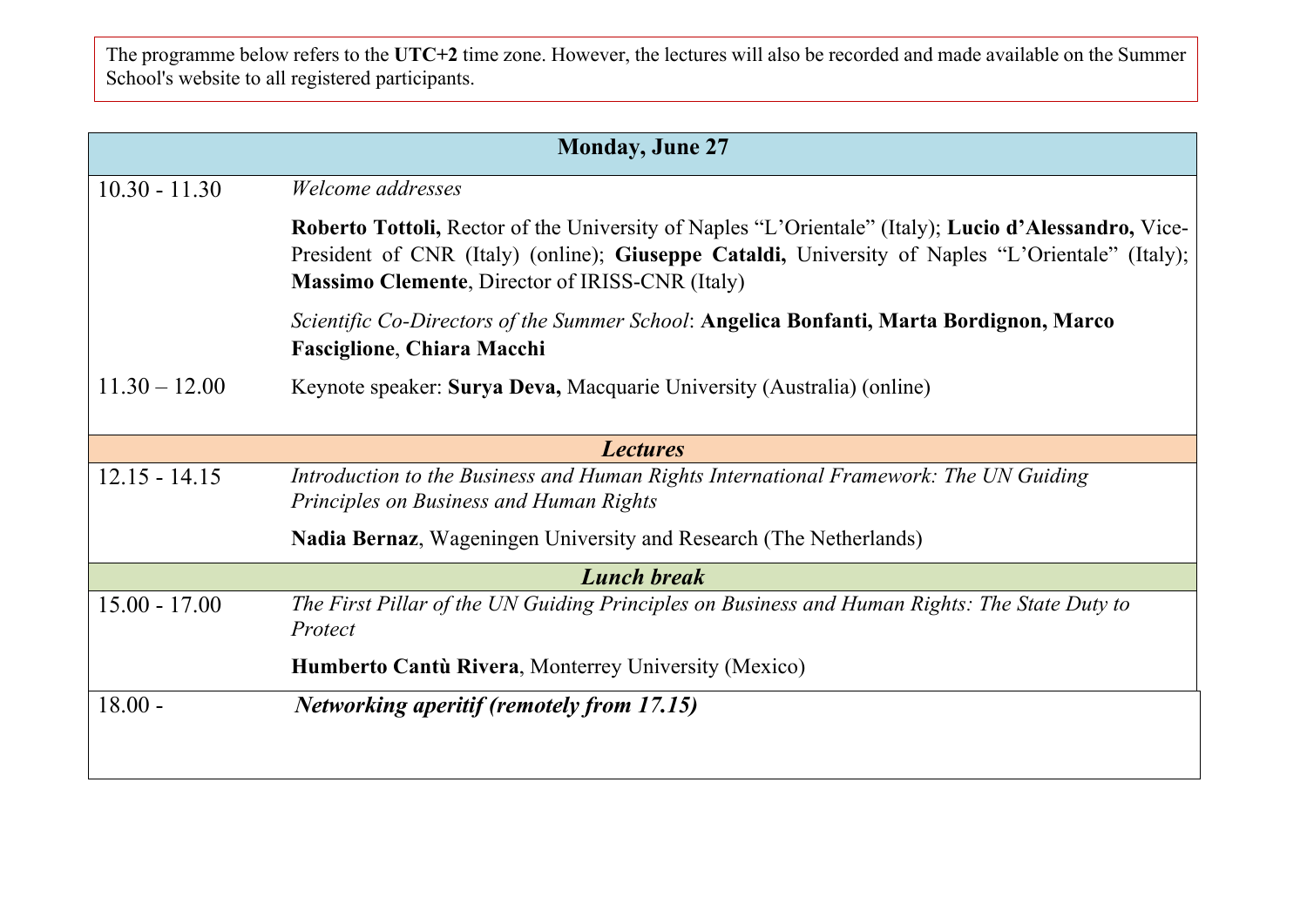| <b>Tuesday, June 28</b> |                                                                                                                                              |  |
|-------------------------|----------------------------------------------------------------------------------------------------------------------------------------------|--|
| <b>Lectures</b>         |                                                                                                                                              |  |
| $9.00 - 11.00$          | <b>Forum:</b> The negotiation process of a legally binding instrument on BHR                                                                 |  |
|                         | Humberto Cantù Rivera, Monterrey University (Mexico); Anita Ramasastry, UN Working<br>Group on Business and Human Rights                     |  |
|                         | <i>Chair:</i> Marco Fasciglione, CNR-IRISS (Italy)                                                                                           |  |
| <b>Coffee Break</b>     |                                                                                                                                              |  |
| $11.15 - 13.15$         | The Second Pillar of the UN Guiding Principles on Business and Human Rights: The Corporate<br>Responsibility to Respect                      |  |
|                         | <b>Tara Van Ho, University of Essex (UK)</b>                                                                                                 |  |
| <b>Lunch Break</b>      |                                                                                                                                              |  |
| $14.15 - 16.15$         | Forum: Business, Climate Change and Human Rights                                                                                             |  |
|                         | Annalisa Savaresi, University of Eastern Finland; <i>Discussant</i> : Chiara Macchi, Wageningen<br>University and Research (The Netherlands) |  |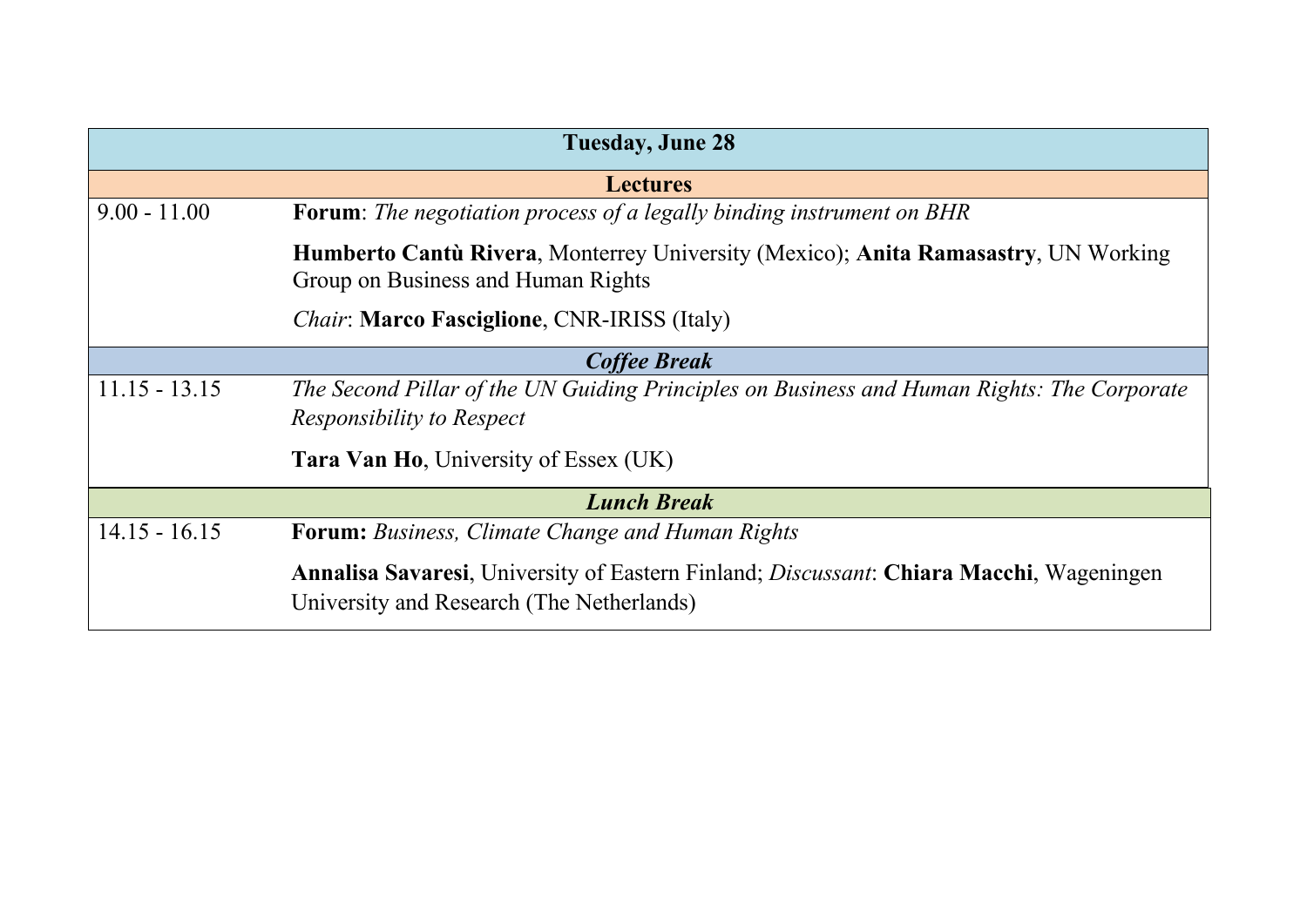| <b>Wednesday, June 29</b> |                                                                                                                                                                                                                               |  |
|---------------------------|-------------------------------------------------------------------------------------------------------------------------------------------------------------------------------------------------------------------------------|--|
| <b>Lectures</b>           |                                                                                                                                                                                                                               |  |
| 9.00-11.00                | Human Rights Due Diligence: Concepts and Realities                                                                                                                                                                            |  |
|                           | <b>Claire Bright, Nova School of Law (Portugal)</b>                                                                                                                                                                           |  |
|                           | <b>Coffee Break</b>                                                                                                                                                                                                           |  |
| 11.15 - 13.15             | The Business Approach to Human Rights Due Diligence: Case Studies and Practice.                                                                                                                                               |  |
|                           | <b>Ron Popper, Global Business Initiative on Human Rights (GBIHR)</b>                                                                                                                                                         |  |
| <b>Lunch break</b>        |                                                                                                                                                                                                                               |  |
| $14.15 - 16.15$           | <b>Roundtable:</b> Sea, Fisheries and Sustainability                                                                                                                                                                          |  |
|                           | Seline Trevisanut, Utrecht University (The Netherlands); Mariana Toussaint, FAO; Corrado<br>Quinto, UNDP Tunisia (online); Michele Scardi, University of Rome Tor Vergata (Italy); Rosa<br>Federica Grassi, Assolttica Italia |  |
|                           | Chair: Giuseppe Cataldi, University of Naples "L'Orientale" (Italy)                                                                                                                                                           |  |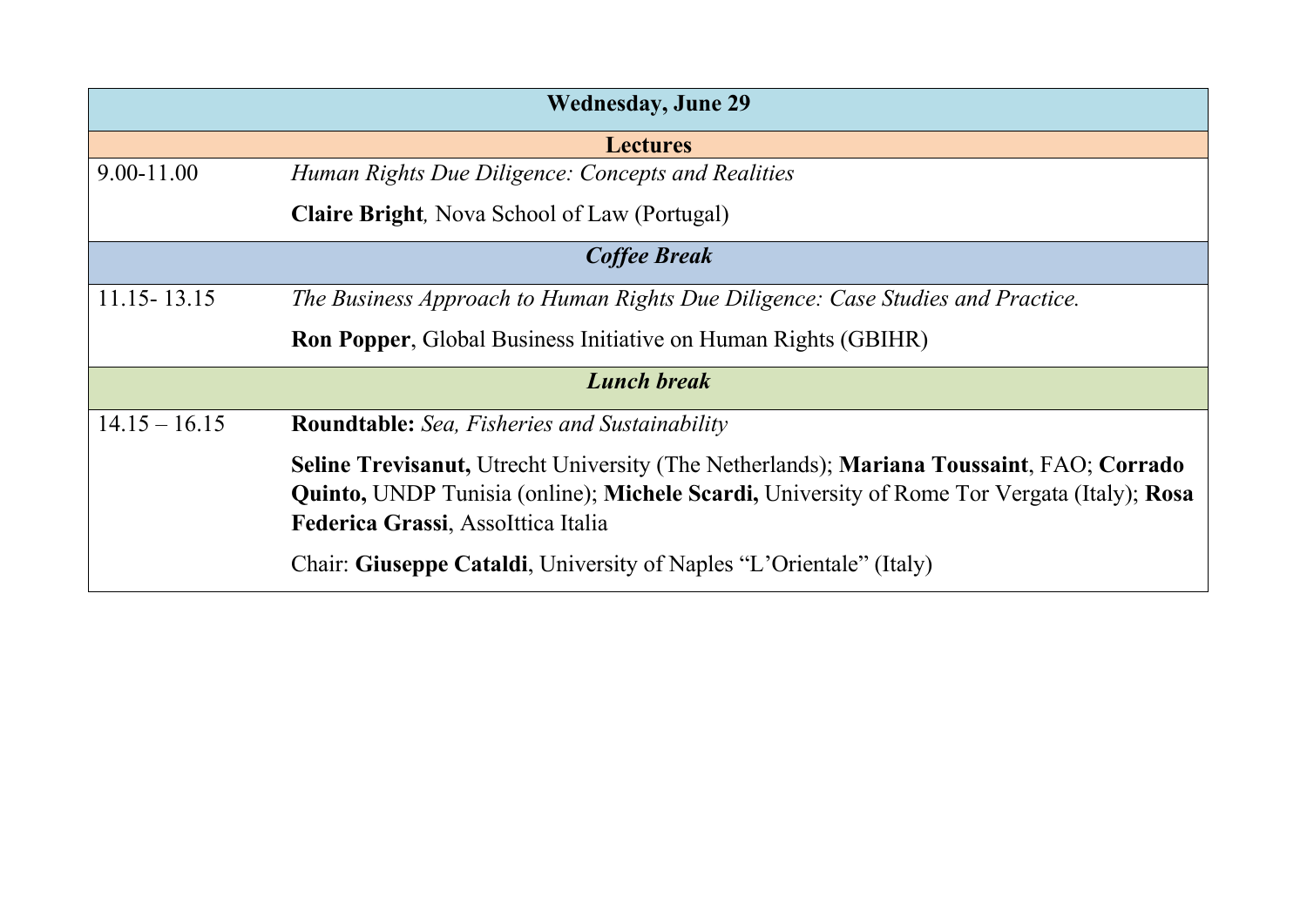| <b>Thursday, June 30</b> |                                                                                                                     |  |
|--------------------------|---------------------------------------------------------------------------------------------------------------------|--|
| <b>Lectures</b>          |                                                                                                                     |  |
| $9.00 - 11.00$           | The Third Pillar of the UN Guiding Principles on Business and Human Rights: The Victims'<br><b>Access to Remedy</b> |  |
|                          | <b>Daniel Augenstein, University of Tilburg (The Netherlands)</b>                                                   |  |
| Coffee break             |                                                                                                                     |  |
| $11.15 - 13.15$          | Non-judicial Remedies: The OECD National Contact Points and Other Existing Tools                                    |  |
|                          | Jernej Letnar Černič, Faculty of Government and European Studies, New University,<br>Ljubljana/Kranj (Slovenia)     |  |
| <b>Lunch Break</b>       |                                                                                                                     |  |
| 14.15-16.15              | Human rights due diligence and the global value chain                                                               |  |
|                          | <b>Robert McCorquodale, University of Nottingham (UK)</b>                                                           |  |
| $20.30 -$                | <b>Social Dinner</b>                                                                                                |  |